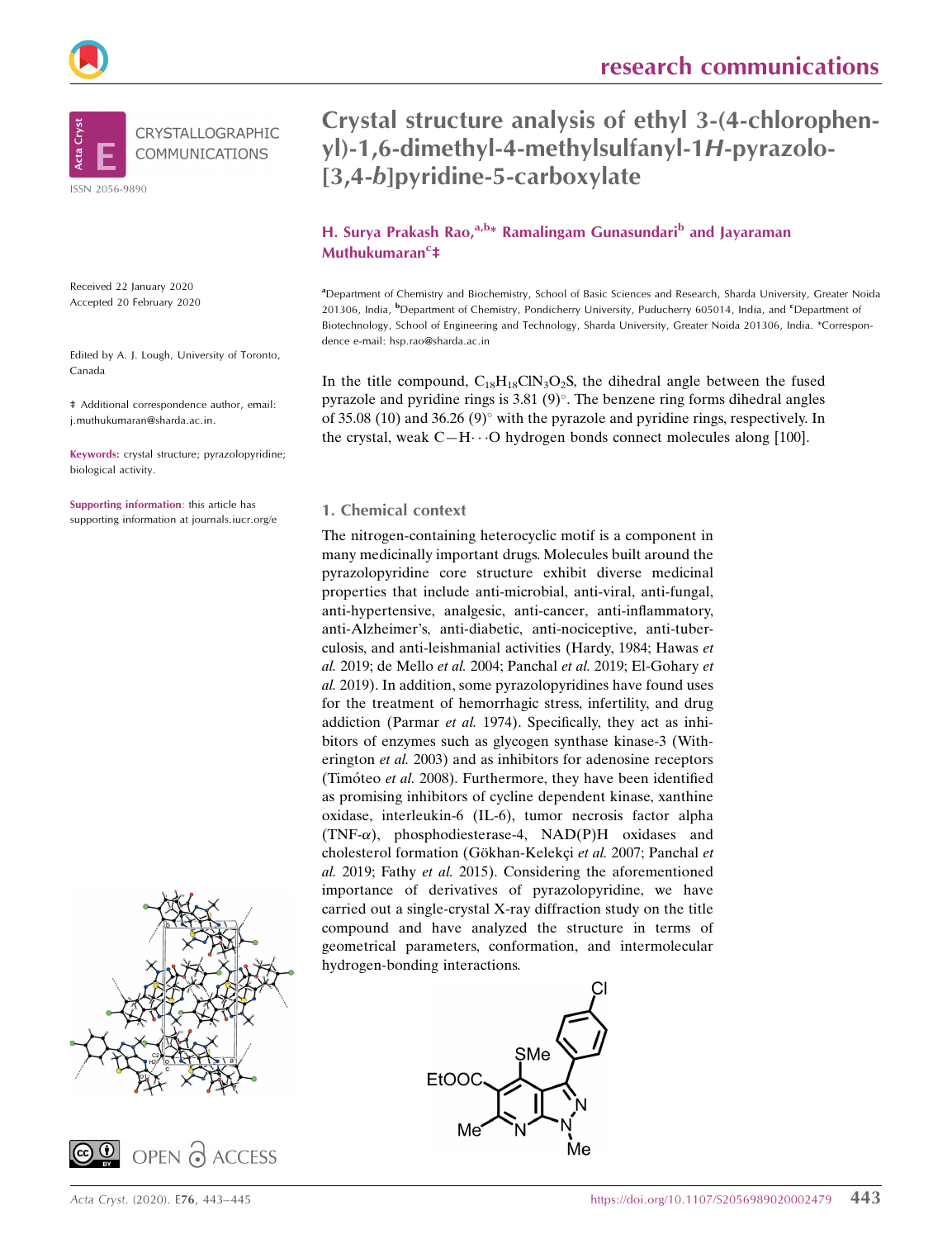

#### Figure 1

The molecular structure of the title compound with the atom-numbering scheme and displacement ellipsoids drawn at the 50% probability level

#### 2. Structural commentary

The title compound has pyrazole  $[3,4-b]$  pyridine motif that is decorated by several substituents shown in Fig. 1. The chlorophenyl  $(C_6H_4Cl)$  group attached to the pyrazolopyridine moiety exhibits an  $(-)$ anticlinal conformation [N3—  $C7 - C6 - C3 = -141.96 (19)°$ ], as does the methylthio (SCH<sub>3</sub>) group attached to the pyrazolopyridine unit  $[C11-S1-C12-$ C13 =  $-128.93$  (15) °] while the  $-COOC<sub>2</sub>H<sub>5</sub>$  group attached to the pyrazolopyridine moiety has an (+)anti-periplanar conformation  $[N1 - C14 - C13 - C16 = 177.00 (15)$ <sup>o</sup>, as do the methyl group attached to the pyridine sub-structure [C9—  $N1 - C14 - C15 = -176.20 (16)^{\circ}$  and the methyl group attached to the pyrazole ring  $(NCH_3)$   $[Cl_0-N2-C9-C8]$ :  $-178.42$  (19)°]. The fused pyrazole and pyridine rings are not exactly planar, subtending a dihedral angle of  $3.81$  (9) $^{\circ}$ . The dihedral angle between the planes of the benzene and pyrazole rings is  $35.08(10)^\circ$  and that between the benzene and pyridine rings is  $36.26(9)^\circ$ .

#### 3. Supramolecular features

In the crystal, weak  $C-H\cdots O$  hydrogen bonds link molecules into chains along [100] (Table 1 and Fig. 2).

#### 4. Database survey

A search for the pyrazolopyridine scaffold in the Cambridge Structural Database (CSD, Version 5.40; Groom et al., 2016) gave 236 hits. Of these, the structures most closely related to the title compound are FIZLEI (ethyl 2,7-diamino-3,4-dicyano-5-phenylpyrazolo[1,5-a]pyridine-6-carboxylate; Naik et al. 2019), ALAFID (Wu et al. 2016), DAWKAQ {[2-(4 chlorophenyl)pyrazolo[1,5-a]pyridin-3-yl(phenyl)methanone; Ravi et al. 2017}, NADPIU [3-(4-chlorophenyl)pyrazolo[1,5 a]pyridine; Wu et al. 2016] and ZOJWAW (Barrett et al. 1996). The geometrical parameters of the  $-COOCH<sub>2</sub>CH<sub>3</sub>$  substituent in the title compound are comparable with those reported for

| Table 1                                            |  |
|----------------------------------------------------|--|
| Hydrogen-bond geometry $(\mathring{A}, \degree)$ . |  |

| $D-\mathrm{H}\cdots A$           | $D-H$ | $H\cdots A$ | $D\cdots A$ | $D-\mathrm{H}\cdots A$ |
|----------------------------------|-------|-------------|-------------|------------------------|
| $C2 - H2 \cdot \cdot \cdot O1^i$ | 0.93  | 2.59        | 3.513(2)    | 170                    |

Symmetry code: (i)  $x - 1$ , v, z.

FIZLEI. Similarly, the geometrical parameters of the  $-C_6H_4Cl$ unit in the title compound are comparable with those for in DAWKAQ and NADPIU. The bond lengths of the pyrazolo[3,4-b]pyridine scaffold of the title compound are closer to those in NADPIU. The pyrazolopyridine moiety (N1–N3/C7–C9/C12–C14) of the title compound is approximately plan, as is also observed for FIZLEI, ALAFID, DAWKAQ, NADPIU and ZOJWAW. Apart from the CSD database, two other important databases, namely Drug Bank (database for FDA-approved drugs, drugs under investigation or in clinical trials, etc; Law et al. 2013) and ZINC (database for commercially available compounds; Irwin et al. 2005) were also surveyed. The former database is used for drug repurposing or drug re-profiling studies, and latter for highthroughput virtual screening against the binding site of drug target proteins to identify promising and putative inhibitors. In the Drug Bank database, there were 31 hits, based on a 0.5 similarity threshold, whereas the ZINC search gave only three hits (ZINCIDs: ZINC45166781, ZINC3852638 and ZINC39053824). Out of 31 molecules identified in the Drug Bank database, two molecules were in the approved drug category namely riciguat (accession No: DB08931, similarity score: 0.55) and teletristat ethyl (accession No: DB12095, similarity score: 0.511). The remaining 29 molecules belong to the experimental, investigational or other categories.



Figure 2

The crystal packing of title compound, viewed along the  $c$  axis, showing the weak intermolecular  $C-H\cdots O$  hydrogen bonds as dotted lines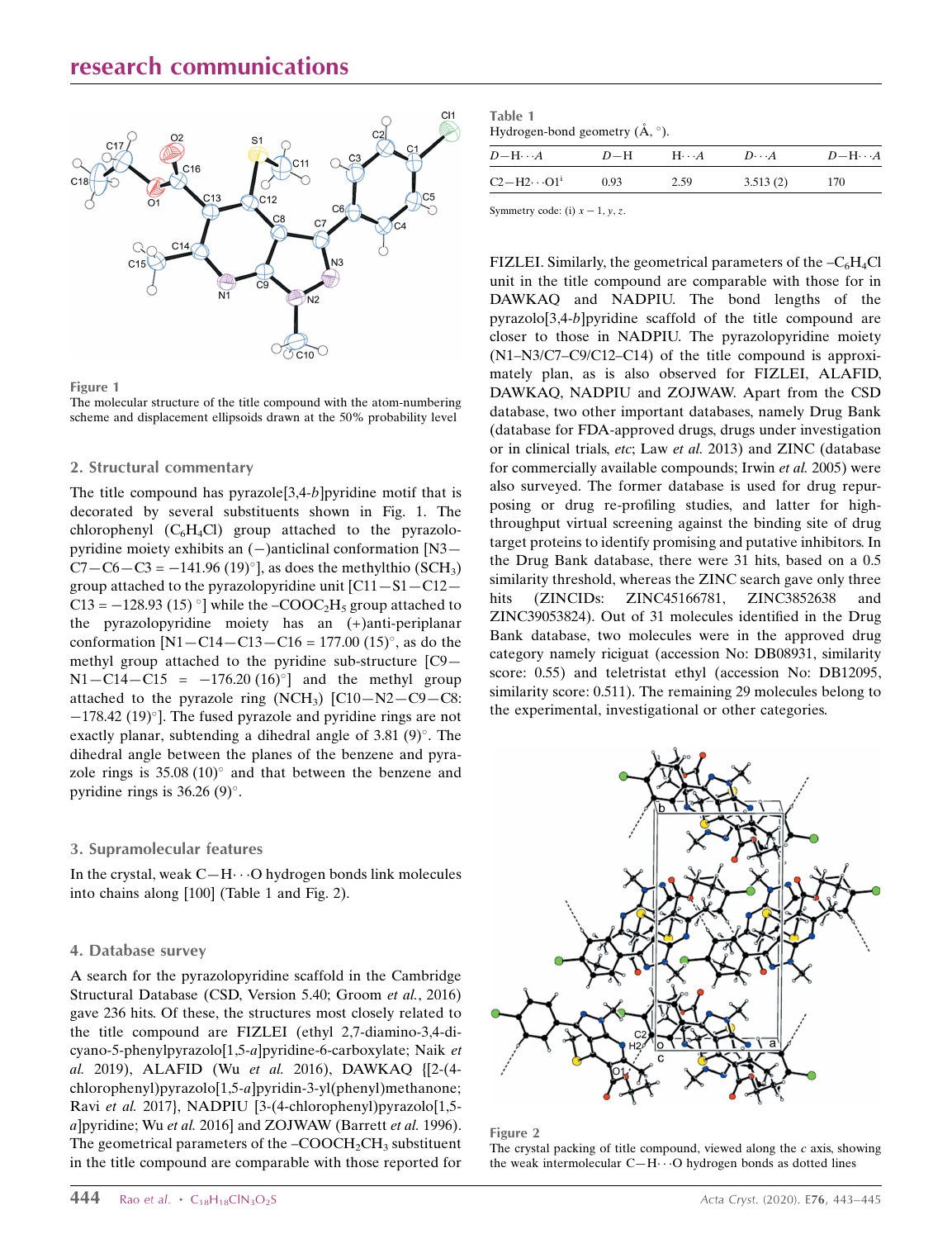Table 2 Experimental details.

Crystal data Chemical formula  $C_{18}H_{18}CIN_3O_2S$ <br> $M$  375.86  $M_{\rm r}$  375.86 Crystal system, space group Monoclinic,  $P2_1/a$ <br>Temperature  $(K)$  298 Temperature (K)<br> $a, b, c$  (Å) 8.9995 (5), 16.7778 (11), 12.3595 (8)  $\beta$  (°) ) 98.892 (6)  $V(\AA^3)$ <br>Z ) 1843.8 (2)  $Z \qquad \qquad 4$ Radiation type  $Mod(x)$  Mo  $K\alpha$  $\mu$  (mm<sup>-1</sup>)  $(0.34)$ Crystal size (mm)  $0.65 \times 0.6 \times 0.24$ Data collection Diffractometer Agilent Xcalibur Eos Absorption correction Multi-scan (CrysAlis PRO; Agilent, 2014)  $T_{\text{min}}$ ,  $T_{\text{max}}$  0.857, 1.000 No. of measured, independent and observed  $[I > 2\sigma(I)]$  reflections  $R_{int}$ 13882, 4340, 3323  $R_{\text{int}}$  0.027  $(\sin \theta/\lambda)_{\text{max}}$   $(\text{\AA}^{-1})$ ) 0.682 Refinement  $R[F^2 > 2\sigma(F^2)], wR(F^2)$ 0.049, 0.161, 1.10 No. of reflections 4340<br>No. of parameters 230 No. of parameters H-atom treatment H-atom parameters constrained  $\Delta\rho_{\text{max}}$ ,  $\Delta\rho_{\text{min}}$  (e  $\rm \AA^{-3}$  $0.30, -0.41$ 

Computer programs: CrysAlis PRO (Agilent, 2014), SHELXT (Sheldrick, 2015a), SHELXL2018 (Sheldrick, 2015b), ORTEP-3 for Windows (Farrugia, 2012), PLATON (Spek, 2020) and Mercury (Macrae et al., 2020).

#### 5. Synthesis and crystallization:

To a solution of 3-(4-chlorophenyl)-1-methyl-1H-pyrazol-5 amine (125 mg, 0.65 mmol) and ethyl 2-(bis(methylthio) methylene)-3-oxobutanoate (145 mg, 0.65 mmol) in toluene (5 ml) under a blanket of dry  $N_2$ , a catalytic amount of trifluoroacetic acid (TFA; 30 mol%) was added. The resulting mixture was refluxed for 12 h, while monitoring progress by TLC (hexane:ethyl acetate, 99:1). After completion of the reaction, the resulting mixture was subjected to purification by column chromatography to furnish 182 mg of the title compound in 75% yield as a colourless solid, m.p. 415.85 K,  $R_f$ = 0.3 (hexane:ethyl acetate 99:01). A sample suitable for single-crystal X-ray analysis was obtained by recrystallization from dry methanol.

#### 6. Refinement

Crystal data, data collection and structure refinement details are summarized in Table 2. Hydrogen atoms were placed in calculated positions, with C-H =  $0.93-0.97$  Å and refined using a riding model with  $U_{\text{iso}}(H) = 1.2 U_{\text{eq}}(C)$  or 1.5  $U_{\text{eq}}(C)$ methyl).

#### Acknowledgements

The authors thank the DST–FIST Single Crystal XRD facility at the Department of Chemistry, Pondicherry University, for the diffraction data and Dr Clara Gomes (FCT–UNL, Portugal) for the CSD database survey. RG thanks the Department of Chemistry for facilities, and the UGC and CSIR for a fellowship. JM thanks Dr Amit Kumar Singh (Sharda University, India) for support.

#### References

- Agilent (2014). CrysAlis PRO[. Agilent Technologies Ltd, Yarnton,](http://scripts.iucr.org/cgi-bin/cr.cgi?rm=pdfbb&cnor=lh5946&bbid=BB1) [England.](http://scripts.iucr.org/cgi-bin/cr.cgi?rm=pdfbb&cnor=lh5946&bbid=BB1)
- [Barrett, D., Sasaki, H., Kinoshita, T. & Sakane, K. \(1996\).](http://scripts.iucr.org/cgi-bin/cr.cgi?rm=pdfbb&cnor=lh5946&bbid=BB2) Chem. Commun. [pp. 61–62.](http://scripts.iucr.org/cgi-bin/cr.cgi?rm=pdfbb&cnor=lh5946&bbid=BB2)
- [El-Gohary, N. S., Gabr, M. T. & Shaaban, M. I. \(2019\).](http://scripts.iucr.org/cgi-bin/cr.cgi?rm=pdfbb&cnor=lh5946&bbid=BB3) Bioorg. Chem. 89[, 1–13.](http://scripts.iucr.org/cgi-bin/cr.cgi?rm=pdfbb&cnor=lh5946&bbid=BB3)
- [Farrugia, L. J. \(2012\).](http://scripts.iucr.org/cgi-bin/cr.cgi?rm=pdfbb&cnor=lh5946&bbid=BB4) J. Appl. Cryst. 45, 849–854.
- [Fathy, U., Younis, A. & Awad, H. M. \(2015\).](http://scripts.iucr.org/cgi-bin/cr.cgi?rm=pdfbb&cnor=lh5946&bbid=BB5) J. Chem. Pharm. Res. 7, [4–12.](http://scripts.iucr.org/cgi-bin/cr.cgi?rm=pdfbb&cnor=lh5946&bbid=BB5)
- Gökhan-Kelekçi, N., Yabanoğlu, S., Küpeli, E., Salgin, U., Ozgen, O., Ucar, G., Yesilada, E., Kendi, E., Yesilada, A. & Bilgin, A. A. A. (2007). [Bioorg. Med. Chem.](http://scripts.iucr.org/cgi-bin/cr.cgi?rm=pdfbb&cnor=lh5946&bbid=BB6) 15, 5775–5786.
- [Groom, C. R., Bruno, I. J., Lightfoot, M. P. & Ward, S. C. \(2016\).](http://scripts.iucr.org/cgi-bin/cr.cgi?rm=pdfbb&cnor=lh5946&bbid=BB7) Acta Cryst. B72[, 171–179.](http://scripts.iucr.org/cgi-bin/cr.cgi?rm=pdfbb&cnor=lh5946&bbid=BB7)
- Hardy, C. R. (1984). In [Advances in Heterocyclic Chemistry](http://scripts.iucr.org/cgi-bin/cr.cgi?rm=pdfbb&cnor=lh5946&bbid=BB8), Vol. 36, [pp. 343–409. New York: Academic Press.](http://scripts.iucr.org/cgi-bin/cr.cgi?rm=pdfbb&cnor=lh5946&bbid=BB8)
- [Hawas, S. S., El-Gohary, N. S., Gabr, M. T., Shaaban, M. I. & El-](http://scripts.iucr.org/cgi-bin/cr.cgi?rm=pdfbb&cnor=lh5946&bbid=BB9)[Ashmawy, M. B. \(2019\).](http://scripts.iucr.org/cgi-bin/cr.cgi?rm=pdfbb&cnor=lh5946&bbid=BB9) Synth. Commun. 49, 2466–2487.
- [Irwin, J. J. & Shoichet, B. K. \(2005\).](http://scripts.iucr.org/cgi-bin/cr.cgi?rm=pdfbb&cnor=lh5946&bbid=BB10) J. Chem. Inf. Model. 45, 177–182.
- [Law, V., Knox, C., Djoumbou, Y., Jewison, T., Guo, A. C., Liu, Y.,](http://scripts.iucr.org/cgi-bin/cr.cgi?rm=pdfbb&cnor=lh5946&bbid=BB11) [Maciejewski, A., Arndt, D., Wilson, M., Neveu, V., Tang, A.,](http://scripts.iucr.org/cgi-bin/cr.cgi?rm=pdfbb&cnor=lh5946&bbid=BB11) [Gabriel, G., Ly, C., Adamjee, S., Dame, Z. T., Han, B., Zhou, Y. &](http://scripts.iucr.org/cgi-bin/cr.cgi?rm=pdfbb&cnor=lh5946&bbid=BB11) [Wishart, D. S. \(2013\).](http://scripts.iucr.org/cgi-bin/cr.cgi?rm=pdfbb&cnor=lh5946&bbid=BB11) Nucleic Acids Res. 42, D1091–D1097.
- [Macrae, C. F., Sovago, I., Cottrell, S. J., Galek, P. T. A., McCabe, P.,](http://scripts.iucr.org/cgi-bin/cr.cgi?rm=pdfbb&cnor=lh5946&bbid=BB12) [Pidcock, E., Platings, M., Shields, G. P., Stevens, J. S., Towler, M. &](http://scripts.iucr.org/cgi-bin/cr.cgi?rm=pdfbb&cnor=lh5946&bbid=BB12) [Wood, P. A. \(2020\).](http://scripts.iucr.org/cgi-bin/cr.cgi?rm=pdfbb&cnor=lh5946&bbid=BB12) J. Appl. Cryst. 53, 226–235.
- [Mello, H. de, Echevarria, A., Bernardino, A. M., Canto-Cavalheiro,](http://scripts.iucr.org/cgi-bin/cr.cgi?rm=pdfbb&cnor=lh5946&bbid=BB13) [M. & Leon, L. L. \(2004\).](http://scripts.iucr.org/cgi-bin/cr.cgi?rm=pdfbb&cnor=lh5946&bbid=BB13) J. Med. Chem. 47, 5427–5432.
- [Naik, N. S., Shastri, L. A., Shastri, S. L., Chougala, B. M., Shaikh, F.,](http://scripts.iucr.org/cgi-bin/cr.cgi?rm=pdfbb&cnor=lh5946&bbid=BB14) [Madar, J. M., Kulkarni, R. C., Dodamani, S., Jalalpure, S., Joshi,](http://scripts.iucr.org/cgi-bin/cr.cgi?rm=pdfbb&cnor=lh5946&bbid=BB14) [S. D. & Sunagar, V. \(2019\).](http://scripts.iucr.org/cgi-bin/cr.cgi?rm=pdfbb&cnor=lh5946&bbid=BB14) ChemistrySelect, 4, 285–297.
- [Panchal, V., Variya, H. H. & Patel, G. R. \(2019\).](http://scripts.iucr.org/cgi-bin/cr.cgi?rm=pdfbb&cnor=lh5946&bbid=BB16) Int. J. Appl. Eng. Res, 14[, 43–50.](http://scripts.iucr.org/cgi-bin/cr.cgi?rm=pdfbb&cnor=lh5946&bbid=BB16)
- [Parmar, S. S., Pandey, B. R., Dwivedi, C. & Ali, B. \(1974\).](http://scripts.iucr.org/cgi-bin/cr.cgi?rm=pdfbb&cnor=lh5946&bbid=BB17) J. Med. Chem. 17[, 1031–1033.](http://scripts.iucr.org/cgi-bin/cr.cgi?rm=pdfbb&cnor=lh5946&bbid=BB17)
- [Ravi, C., Samanta, S., Mohan, D. C., Reddy, N. N. K. & Adimurthy, S.](http://scripts.iucr.org/cgi-bin/cr.cgi?rm=pdfbb&cnor=lh5946&bbid=BB18) (2017). Synthesis, 49[, 2513–2522.](http://scripts.iucr.org/cgi-bin/cr.cgi?rm=pdfbb&cnor=lh5946&bbid=BB18)
- [Sheldrick, G. M. \(2015](http://scripts.iucr.org/cgi-bin/cr.cgi?rm=pdfbb&cnor=lh5946&bbid=BB19)a). Acta Cryst. A71, 3–8.
- [Sheldrick, G. M. \(2015](http://scripts.iucr.org/cgi-bin/cr.cgi?rm=pdfbb&cnor=lh5946&bbid=BB20)b). Acta Cryst. C71, 3–8.
- [Spek, A. L. \(2020\).](http://scripts.iucr.org/cgi-bin/cr.cgi?rm=pdfbb&cnor=lh5946&bbid=BB21) Acta Cryst. E76, 1–11.
- [Timo´teo, M. A., Oliveira, L., Campesatto-Mella, E., Barroso, A.,](http://scripts.iucr.org/cgi-bin/cr.cgi?rm=pdfbb&cnor=lh5946&bbid=BB22) Silva, C., Magalhães-Cardoso, M. T., Alves-do-Prado, W. & [Correia-de-Sa´, P. \(2008\).](http://scripts.iucr.org/cgi-bin/cr.cgi?rm=pdfbb&cnor=lh5946&bbid=BB22) Neurochem. Int. 52, 834–845.
- [Witherington, J., Bordas, V., Garland, S. L., Hickey, D. M., Ife, R. J.,](http://scripts.iucr.org/cgi-bin/cr.cgi?rm=pdfbb&cnor=lh5946&bbid=BB23) [Liddle, J., Saunders, M., Smith, D. G. & Ward, R. W. \(2003\).](http://scripts.iucr.org/cgi-bin/cr.cgi?rm=pdfbb&cnor=lh5946&bbid=BB23) Bioorg. [Med. Chem. Lett.](http://scripts.iucr.org/cgi-bin/cr.cgi?rm=pdfbb&cnor=lh5946&bbid=BB23) 13, 1577–1580.
- [Wu, H.-C., Chu, J.-H., Li, C.-W., Hwang, L.-C. & Wu, M.-J. \(2016\).](http://scripts.iucr.org/cgi-bin/cr.cgi?rm=pdfbb&cnor=lh5946&bbid=BB24) [Organometallics](http://scripts.iucr.org/cgi-bin/cr.cgi?rm=pdfbb&cnor=lh5946&bbid=BB24), 35, 288–300.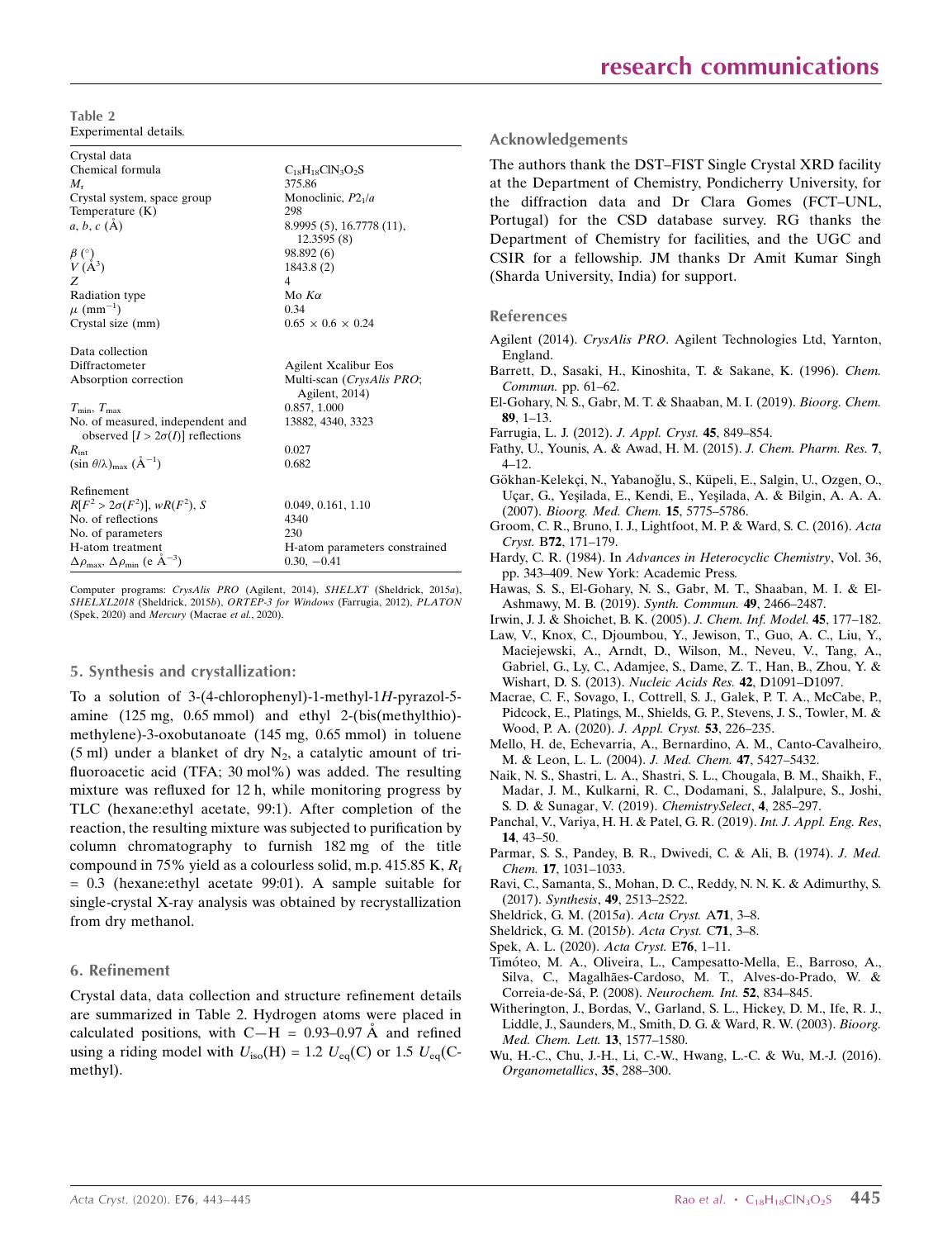## **supporting information**

### *Acta Cryst.* (2020). E**76**, 443-445 [https://doi.org/10.1107/S2056989020002479]

**Crystal structure analysis of ethyl 3-(4-chlorophenyl)-1,6-dimethyl-4-methylsulfanyl-1***H***-pyrazolo[3,4-***b***]pyridine-5-carboxylate**

## **H. Surya Prakash Rao, Ramalingam Gunasundari and Jayaraman Muthukumaran**

**Computing details** 

Data collection: *CrysAlis PRO* (Agilent, 2014); cell refinement: *CrysAlis PRO* (Agilent, 2014); data reduction: *CrysAlis PRO* (Agilent, 2014); program(s) used to solve structure: SHELXT (Sheldrick, 2015a); program(s) used to refine structure: *SHELXL2018* (Sheldrick, 2015b); molecular graphics: *ORTEP*-*3 for Windows* (Farrugia, 2012), *PLATON* (Spek, 2020) and *Mercury* (Macrae *et al.*, 2020); software used to prepare material for publication: *ORTEP*-*3 for Windows* (Farrugia, 2012), *PLATON* (Spek, 2020) and *Mercury* (Macrae *et al.*, 2020).

**Ethyl 3-(4-chlorophenyl)-1,6-dimethyl-4-methylsulfanyl-1***H***-pyrazolo[3,4-***b***]pyridine-5-carboxylate** 

*Crystal data*

 $C_{18}H_{18}CIN_3O_2S$  $M_r = 375.86$ Monoclinic, *P*21/*a*  $a = 8.9995(5)$  Å  $b = 16.7778(11)$  Å  $c = 12.3595$  (8) Å  $\beta$  = 98.892 (6)<sup>°</sup>  $V = 1843.8$  (2)  $\AA$ <sup>3</sup>  $Z = 4$ 

### *Data collection*

Agilent Xcalibur Eos diffractometer Radiation source: Enhance (Mo) X-ray Source Detector resolution: 15.9821 pixels mm-1 *ω* scans Absorption correction: multi-scan (CrysAlis PRO; Agilent, 2014)  $T_{\text{min}} = 0.857, T_{\text{max}} = 1.000$ 

#### *Refinement*

Refinement on *F*<sup>2</sup> Least-squares matrix: full  $R[F^2 > 2\sigma(F^2)] = 0.049$  $wR(F^2) = 0.161$  $S = 1.10$ 4340 reflections 230 parameters 0 restraints

 $F(000) = 784$  $D_x = 1.354$  Mg m<sup>-3</sup> Mo *Kα* radiation,  $\lambda = 0.71073$  Å Cell parameters from 4472 reflections  $\theta$  = 3.9–29.0°  $\mu$  = 0.34 mm<sup>-1</sup> *T* = 298 K Block, colourless  $0.65 \times 0.6 \times 0.24$  mm

13882 measured reflections 4340 independent reflections 3323 reflections with  $I > 2\sigma(I)$  $R_{\text{int}} = 0.027$  $\theta_{\text{max}} = 29.0^{\circ}, \theta_{\text{min}} = 3.9^{\circ}$  $h = -11 \rightarrow 12$  $k = -22 \rightarrow 22$ *l* = −15→16

Primary atom site location: structure-invariant direct methods Secondary atom site location: difference Fourier map Hydrogen site location: inferred from neighbouring sites H-atom parameters constrained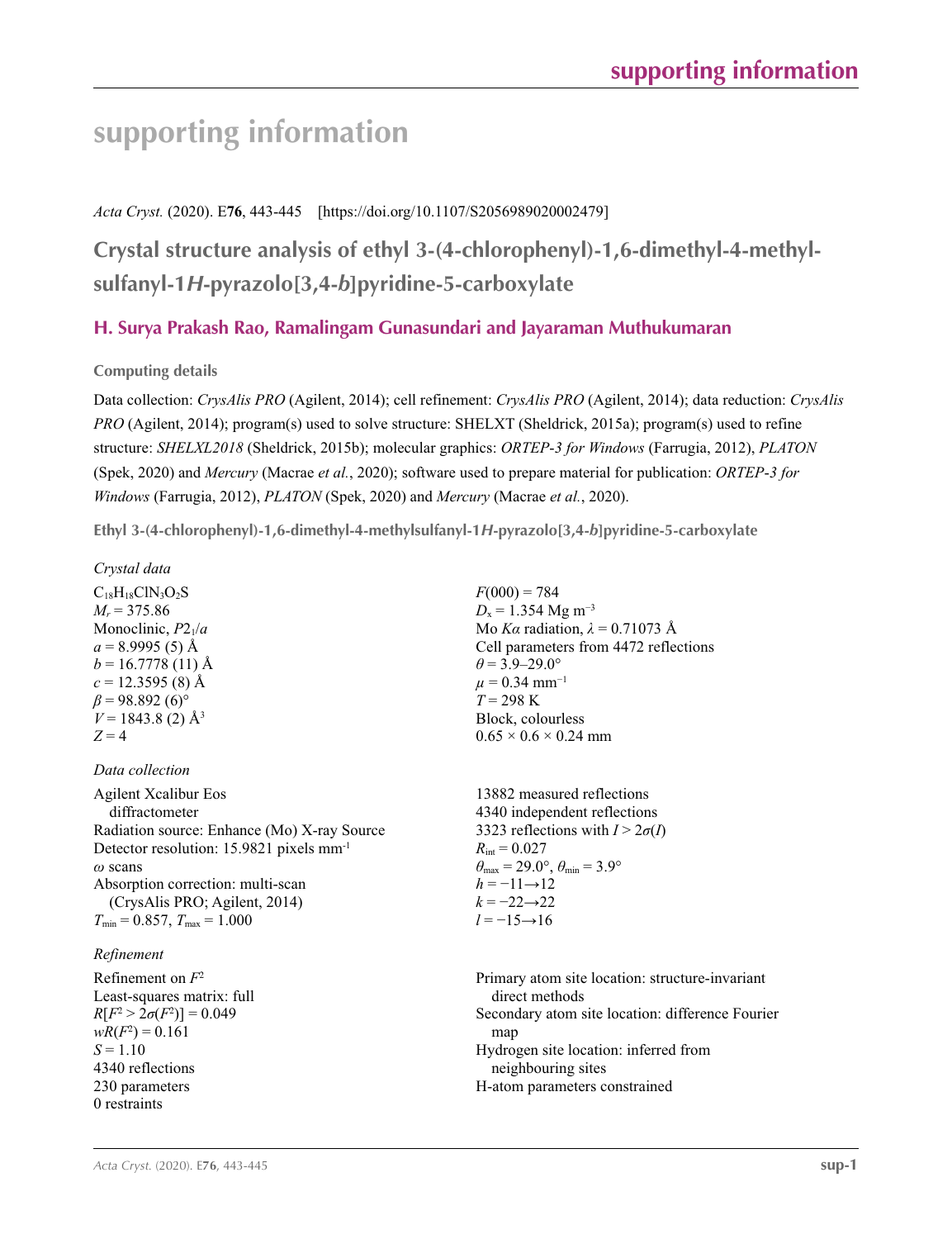| $w = 1/[\sigma^2(F_0^2) + (0.1P)^2]$   | $\Delta\rho_{\rm max}$ = 0.30 e Å <sup>-3</sup>  |
|----------------------------------------|--------------------------------------------------|
| where $P = (F_0^2 + 2F_c^2)/3$         | $\Delta\rho_{\rm min}$ = -0.41 e Å <sup>-3</sup> |
| $(\Delta/\sigma)_{\text{max}} = 0.006$ |                                                  |

## *Special details*

**Geometry**. All esds (except the esd in the dihedral angle between two l.s. planes) are estimated using the full covariance matrix. The cell esds are taken into account individually in the estimation of esds in distances, angles and torsion angles; correlations between esds in cell parameters are only used when they are defined by crystal symmetry. An approximate (isotropic) treatment of cell esds is used for estimating esds involving l.s. planes.

*Fractional atomic coordinates and isotropic or equivalent isotropic displacement parameters (Å<sup>2</sup>)* 

|                   | $\boldsymbol{x}$ | $\mathcal{Y}$  | $\boldsymbol{Z}$ | $U_{\text{iso}}$ */ $U_{\text{eq}}$ |  |
|-------------------|------------------|----------------|------------------|-------------------------------------|--|
| S1                | 0.38706(5)       | $-0.06089(3)$  | 0.65888(4)       | 0.04572(19)                         |  |
| Cl1               | $-0.26383(7)$    | 0.13979(4)     | 0.63284(7)       | 0.0751(3)                           |  |
| O <sub>1</sub>    | 0.77428(16)      | $-0.12709(8)$  | 0.67467(12)      | 0.0460(4)                           |  |
| N1                | 0.73909(16)      | 0.02099(9)     | 0.95211(12)      | 0.0363(4)                           |  |
| N2                | 0.57052(18)      | 0.12776(9)     | 0.97183(14)      | 0.0404(4)                           |  |
| O2                | 0.62392(19)      | $-0.20707(9)$  | 0.75585(14)      | 0.0599(4)                           |  |
| N <sub>3</sub>    | 0.42863(18)      | 0.15124(10)    | 0.92994(14)      | 0.0409(4)                           |  |
| C9                | 0.6093(2)        | 0.06010(10)    | 0.92252(14)      | 0.0335(4)                           |  |
| C7                | 0.37469(19)      | 0.09887(11)    | 0.85219(15)      | 0.0347(4)                           |  |
| C14               | 0.75435(19)      | $-0.04529(11)$ | 0.89531(15)      | 0.0340(4)                           |  |
| C <sub>3</sub>    | 0.1239(2)        | 0.04255(12)    | 0.77078(17)      | 0.0421(5)                           |  |
| H <sub>3</sub>    | 0.161730         | $-0.008533$    | 0.785668         | $0.051*$                            |  |
| $\mbox{C}8$       | 0.48642(19)      | 0.03902(11)    | 0.84112(14)      | 0.0323(4)                           |  |
| C15               | 0.8936(2)        | $-0.09402(12)$ | 0.93020(17)      | 0.0430(5)                           |  |
| H15A              | 0.968939         | $-0.061386$    | 0.972304         | $0.064*$                            |  |
| H15B              | 0.930807         | $-0.113697$    | 0.866557         | $0.064*$                            |  |
| H <sub>15</sub> C | 0.869892         | $-0.138103$    | 0.974026         | $0.064*$                            |  |
| C6                | 0.21737(19)      | 0.10825(11)    | 0.79948(15)      | 0.0345(4)                           |  |
| C12               | 0.51150(19)      | $-0.02733(11)$ | 0.77555(14)      | 0.0329(4)                           |  |
| $\rm C2$          | $-0.0231(2)$     | 0.05183(12)    | 0.72086(17)      | 0.0435(5)                           |  |
| H2                | $-0.083292$      | 0.007504       | 0.701057         | $0.052*$                            |  |
| C <sub>5</sub>    | 0.0072(2)        | 0.19448(12)    | 0.73163(18)      | 0.0463(5)                           |  |
| H <sub>5</sub>    | $-0.032853$      | 0.245383       | 0.719599         | $0.056*$                            |  |
| C13               | 0.64421(19)      | $-0.06941(10)$ | 0.80566(14)      | 0.0322(4)                           |  |
| C4                | 0.1552(2)        | 0.18420(12)    | 0.78090(17)      | 0.0410(4)                           |  |
| H4                | 0.214097         | 0.228738       | 0.801982         | $0.049*$                            |  |
| C10               | 0.6609(3)        | 0.17282(13)    | 1.05805(19)      | 0.0525(5)                           |  |
| H10A              | 0.723443         | 0.137017       | 1.105641         | $0.079*$                            |  |
| H10B              | 0.596079         | 0.201357       | 1.099350         | $0.079*$                            |  |
| H10C              | 0.722908         | 0.209945       | 1.026288         | $0.079*$                            |  |
| C16               | 0.6758(2)        | $-0.14269(11)$ | 0.74373(15)      | 0.0372(4)                           |  |
| C1                | $-0.0800(2)$     | 0.12802(13)    | 0.70063(17)      | 0.0439(5)                           |  |
| C11               | 0.3529(3)        | 0.02945(16)    | 0.57990(18)      | 0.0586(6)                           |  |
| H11A              | 0.303494         | 0.067547       | 0.620089         | $0.088*$                            |  |
| H11B              | 0.290191         | 0.017846       | 0.511611         | $0.088*$                            |  |
| H <sub>11</sub> C | 0.446915         | 0.051040       | 0.565940         | $0.088*$                            |  |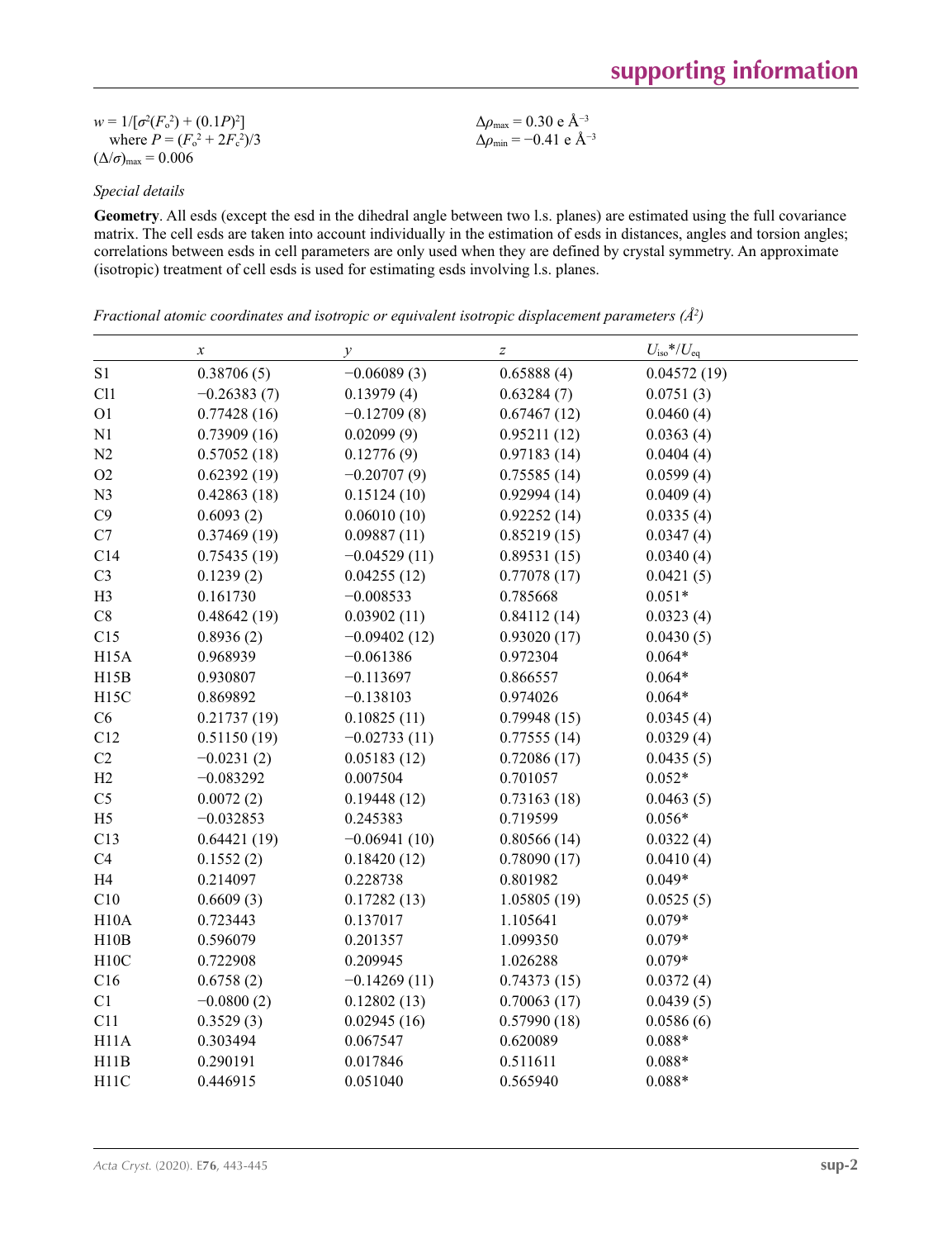## **supporting information**

| C17  | 0.8220(3) | $-0.19386(15)$ | 0.6139(2) | 0.0620(7) |
|------|-----------|----------------|-----------|-----------|
| H17A | 0.741429  | $-0.209688$    | 0.556464  | $0.074*$  |
| H17B | 0.847277  | $-0.238963$    | 0.662333  | $0.074*$  |
| C18  | 0.9549(3) | $-0.16898(19)$ | 0.5657(2) | 0.0784(9) |
| H18A | 0.928634  | $-0.124659$    | 0.517341  | $0.118*$  |
| H18B | 0.988342  | $-0.212571$    | 0.525243  | $0.118*$  |
| H18C | 1.034070  | $-0.153518$    | 0.623018  | $0.118*$  |
|      |           |                |           |           |

*Atomic displacement parameters (Å2 )*

|                 | $U^{11}$   | $I^{22}$   | $U^{33}$   | $U^{12}$      | $U^{13}$      | $U^{23}$      |
|-----------------|------------|------------|------------|---------------|---------------|---------------|
| S <sub>1</sub>  | 0.0408(3)  | 0.0500(3)  | 0.0424(3)  | 0.0014(2)     | $-0.0061(2)$  | $-0.0113(2)$  |
| C <sub>11</sub> | 0.0410(3)  | 0.0734(5)  | 0.1034(6)  | 0.0093(3)     | $-0.0123(3)$  | $-0.0214(4)$  |
| O <sub>1</sub>  | 0.0491(8)  | 0.0400(8)  | 0.0522(8)  | 0.0015(6)     | 0.0179(7)     | $-0.0078(6)$  |
| N1              | 0.0350(8)  | 0.0336(8)  | 0.0387(8)  | $-0.0032(6)$  | 0.0005(6)     | $-0.0019(7)$  |
| N2              | 0.0426(9)  | 0.0337(9)  | 0.0426(9)  | $-0.0007(6)$  | $-0.0009(7)$  | $-0.0074(7)$  |
| O <sub>2</sub>  | 0.0696(10) | 0.0392(9)  | 0.0749(11) | $-0.0140(7)$  | 0.0236(8)     | $-0.0115(8)$  |
| N <sub>3</sub>  | 0.0411(9)  | 0.0371(9)  | 0.0436(9)  | 0.0035(7)     | 0.0040(7)     | $-0.0016(7)$  |
| C9              | 0.0356(9)  | 0.0319(9)  | 0.0327(9)  | $-0.0041(7)$  | 0.0042(7)     | $-0.0007(7)$  |
| C7              | 0.0375(9)  | 0.0305(9)  | 0.0368(9)  | 0.0014(7)     | 0.0084(7)     | 0.0017(7)     |
| C14             | 0.0308(8)  | 0.0332(9)  | 0.0370(9)  | $-0.0045(7)$  | 0.0027(7)     | 0.0027(8)     |
| C <sub>3</sub>  | 0.0426(10) | 0.0332(10) | 0.0522(12) | 0.0002(8)     | 0.0122(9)     | 0.0019(9)     |
| C8              | 0.0312(8)  | 0.0317(9)  | 0.0339(9)  | $-0.0015(7)$  | 0.0048(7)     | 0.0008(7)     |
| C15             | 0.0360(9)  | 0.0422(11) | 0.0476(11) | 0.0032(8)     | $-0.0030(8)$  | $-0.0006(9)$  |
| C6              | 0.0323(8)  | 0.0373(10) | 0.0357(9)  | 0.0010(7)     | 0.0105(7)     | 0.0015(8)     |
| C12             | 0.0306(8)  | 0.0361(9)  | 0.0319(9)  | $-0.0044(7)$  | 0.0049(7)     | 0.0006(7)     |
| C <sub>2</sub>  | 0.0375(10) | 0.0416(11) | 0.0531(12) | $-0.0053(8)$  | 0.0122(8)     | $-0.0061(9)$  |
| C <sub>5</sub>  | 0.0408(10) | 0.0391(11) | 0.0590(13) | 0.0088(8)     | 0.0075(9)     | $-0.0040(10)$ |
| C13             | 0.0320(8)  | 0.0312(9)  | 0.0334(9)  | $-0.0030(7)$  | 0.0050(7)     | $-0.0004(7)$  |
| C <sub>4</sub>  | 0.0376(9)  | 0.0355(10) | 0.0511(11) | $-0.0009(8)$  | 0.0101(8)     | $-0.0049(9)$  |
| C10             | 0.0624(13) | 0.0420(12) | 0.0490(12) | $-0.0044(10)$ | $-0.0044(10)$ | $-0.0149(10)$ |
| C16             | 0.0333(9)  | 0.0364(10) | 0.0405(10) | 0.0003(7)     | 0.0015(7)     | $-0.0031(8)$  |
| C1              | 0.0349(10) | 0.0494(12) | 0.0487(11) | 0.0037(8)     | 0.0098(8)     | $-0.0067(9)$  |
| C11             | 0.0595(13) | 0.0778(17) | 0.0367(10) | 0.0189(12)    | 0.0022(9)     | 0.0032(11)    |
| C17             | 0.0615(14) | 0.0577(15) | 0.0692(15) | 0.0088(11)    | 0.0179(12)    | $-0.0218(12)$ |
| C18             | 0.0790(19) | 0.092(2)   | 0.0719(17) | 0.0399(16)    | 0.0366(15)    | 0.0135(16)    |

*Geometric parameters (Å, º)*

| $S1 - C12$ | 1.7752(18) | $C15 - H15C$ | 0.9600   |
|------------|------------|--------------|----------|
| $S1 - C11$ | 1.803(3)   | $C6-C4$      | 1.396(3) |
| $Cl1-C1$   | 1.746(2)   | $C12 - C13$  | 1.388(2) |
| $O1 - C16$ | 1.347(2)   | $C2-C1$      | 1.385(3) |
| $O1 - C17$ | 1.450(2)   | $C2-H2$      | 0.9300   |
| $N1 - C14$ | 1.333(2)   | $C5-C1$      | 1.383(3) |
| $N1 - C9$  | 1.340(2)   | $C5-C4$      | 1.387(3) |
| $N2-C9$    | 1.359(2)   | $C5-H5$      | 0.9300   |
| $N2 - N3$  | 1.360(2)   | $C13 - C16$  | 1.499(2) |
|            |            |              |          |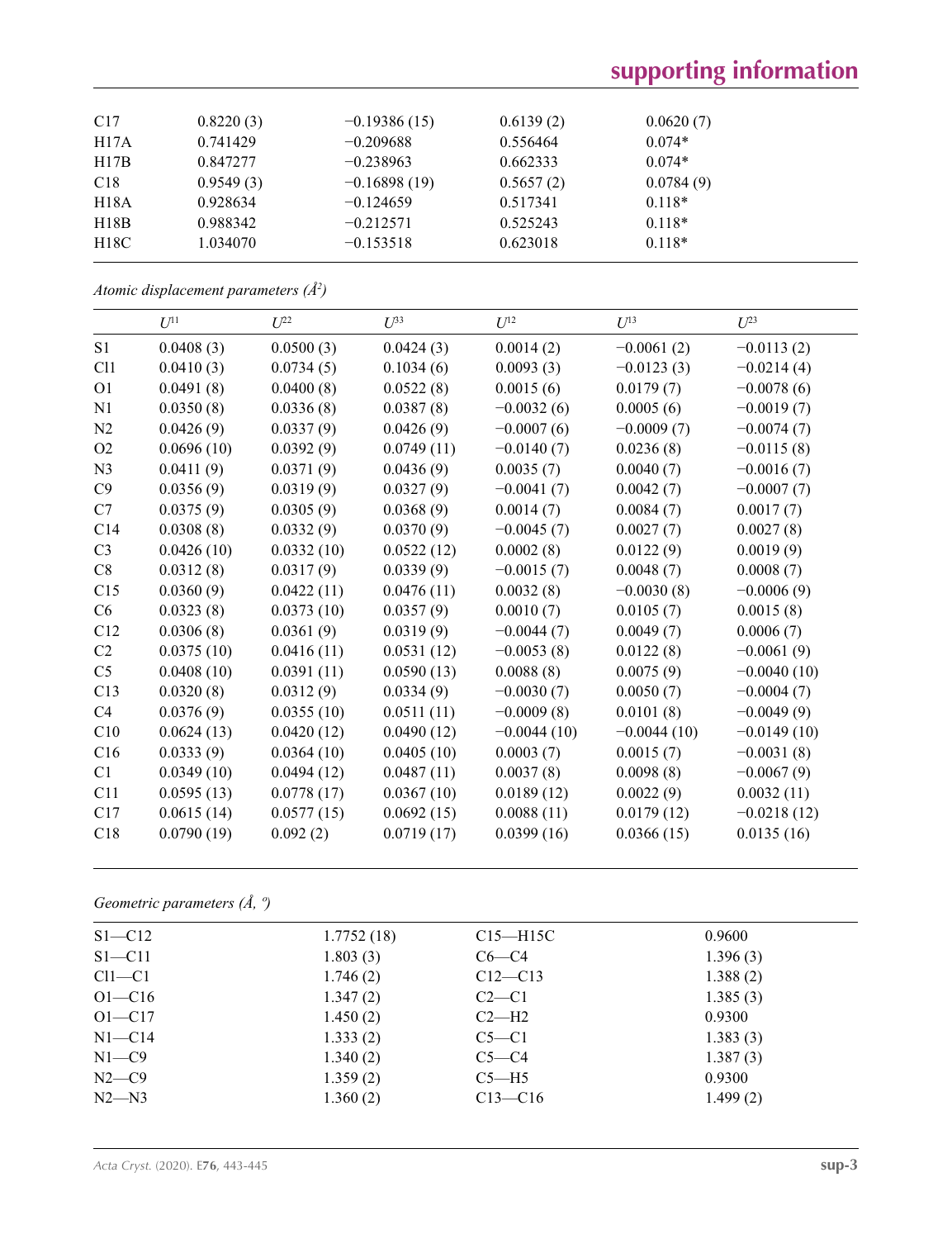# **supporting information**

| $N2 - C10$                        | 1.449(2)    | $C4 - H4$           | 0.9300      |
|-----------------------------------|-------------|---------------------|-------------|
| $O2 - C16$                        | 1.195(2)    | $C10 - H10A$        | 0.9600      |
| $N3-C7$                           | 1.337(2)    | $C10 - H10B$        | 0.9600      |
| $C9 - C8$                         | 1.420(2)    | $C10 - H10C$        | 0.9600      |
| $C7-C8$                           | 1.442(2)    | $C11 - H11A$        | 0.9600      |
| $C7-C6$                           | 1.473(2)    | $C11 - H11B$        | 0.9600      |
| $C14 - C13$                       | 1.426(2)    | $C11 - H11C$        | 0.9600      |
| $C14 - C15$                       | 1.502(3)    | $C17 - C18$         | 1.476(3)    |
| $C3-C2$                           | 1.380(3)    | $C17 - H17A$        | 0.9700      |
| $C3-C6$                           | 1.399(3)    | $C17 - H17B$        | 0.9700      |
| $C3 - H3$                         | 0.9300      | $C18 - H18A$        | 0.9600      |
| $C8 - C12$                        | 1.415(2)    | $C18 - H18B$        | 0.9600      |
| $C15 - H15A$                      | 0.9600      | C18-H18C            | 0.9600      |
| $C15 - H15B$                      | 0.9600      |                     |             |
|                                   |             |                     |             |
| $C12 - S1 - C11$                  | 101.91(10)  | $C1-C5-H5$          | 120.4       |
| $C16 - 01 - C17$                  | 117.03(16)  | $C4-C5-H5$          | 120.4       |
| $C14 - N1 - C9$                   | 114.90(15)  | $C12-C13-C14$       | 122.00(17)  |
| $C9 - N2 - N3$                    | 111.25(15)  | $C12-C13-C16$       | 120.27(16)  |
| $C9 - N2 - C10$                   | 127.70(17)  | $C14 - C13 - C16$   | 117.74(16)  |
| $N3 - N2 - C10$                   | 121.05(16)  | $C5-C4-C6$          | 121.27(18)  |
| $C7 - N3 - N2$                    | 107.38(15)  | $C5-C4-H4$          | 119.4       |
| $N1-C9-N2$                        | 124.05(17)  | $C6-C4-H4$          | 119.4       |
| $N1-C9-C8$                        | 128.45(16)  | $N2 - C10 - H10A$   | 109.5       |
| $N2 - C9 - C8$                    | 107.43(16)  | $N2 - C10 - H10B$   | 109.5       |
| $N3 - C7 - C8$                    | 110.17(16)  | H10A-C10-H10B       | 109.5       |
| $N3 - C7 - C6$                    | 117.73(15)  | $N2 - C10 - H10C$   | 109.5       |
| $C8-C7-C6$                        | 131.99(16)  | H10A-C10-H10C       | 109.5       |
| $N1 - C14 - C13$                  |             | H10B-C10-H10C       | 109.5       |
|                                   | 121.99(16)  |                     |             |
| $N1 - C14 - C15$<br>$C13-C14-C15$ | 116.87(16)  | $O2 - C16 - O1$     | 124.26(18)  |
|                                   | 121.14(17)  | $O2-C16-C13$        | 124.64(17)  |
| $C2-C3-C6$<br>$C2-C3-H3$          | 121.48 (19) | $O1 - C16 - C13$    | 111.07(15)  |
|                                   | 119.3       | $C5-C1-C2$          | 121.04(19)  |
| $C6-C3-H3$                        | 119.3       | $C5-C1-C11$         | 119.79(16)  |
| $C12-C8-C9$                       | 115.20(15)  | $C2-C1-C11$         | 119.16 (16) |
| $C12-C8-C7$                       | 140.99(16)  | $S1 - C11 - H11A$   | 109.5       |
| $C9 - C8 - C7$                    | 103.74(15)  | $S1 - C11 - H11B$   | 109.5       |
| $C14 - C15 - H15A$                | 109.5       | $H11A - C11 - H11B$ | 109.5       |
| $C14-C15-H15B$                    | 109.5       | $S1 - C11 - H11C$   | 109.5       |
| H15A-C15-H15B                     | 109.5       | H11A-C11-H11C       | 109.5       |
| $C14-C15-H15C$                    | 109.5       | H11B-C11-H11C       | 109.5       |
| H15A-C15-H15C                     | 109.5       | $O1 - C17 - C18$    | 108.3(2)    |
| H15B-C15-H15C                     | 109.5       | $O1 - C17 - H17A$   | 110.0       |
| $C4-C6-C3$                        | 117.87(17)  | C18-C17-H17A        | 110.0       |
| $C4 - C6 - C7$                    | 120.25(17)  | $O1 - C17 - H17B$   | 110.0       |
| $C3-C6-C7$                        | 121.83(17)  | $C18-C17-H17B$      | 110.0       |
| $C13 - C12 - C8$                  | 116.96(16)  | $H17A - C17 - H17B$ | 108.4       |
| $C13 - C12 - S1$                  | 117.71(14)  | $C17 - C18 - H18A$  | 109.5       |